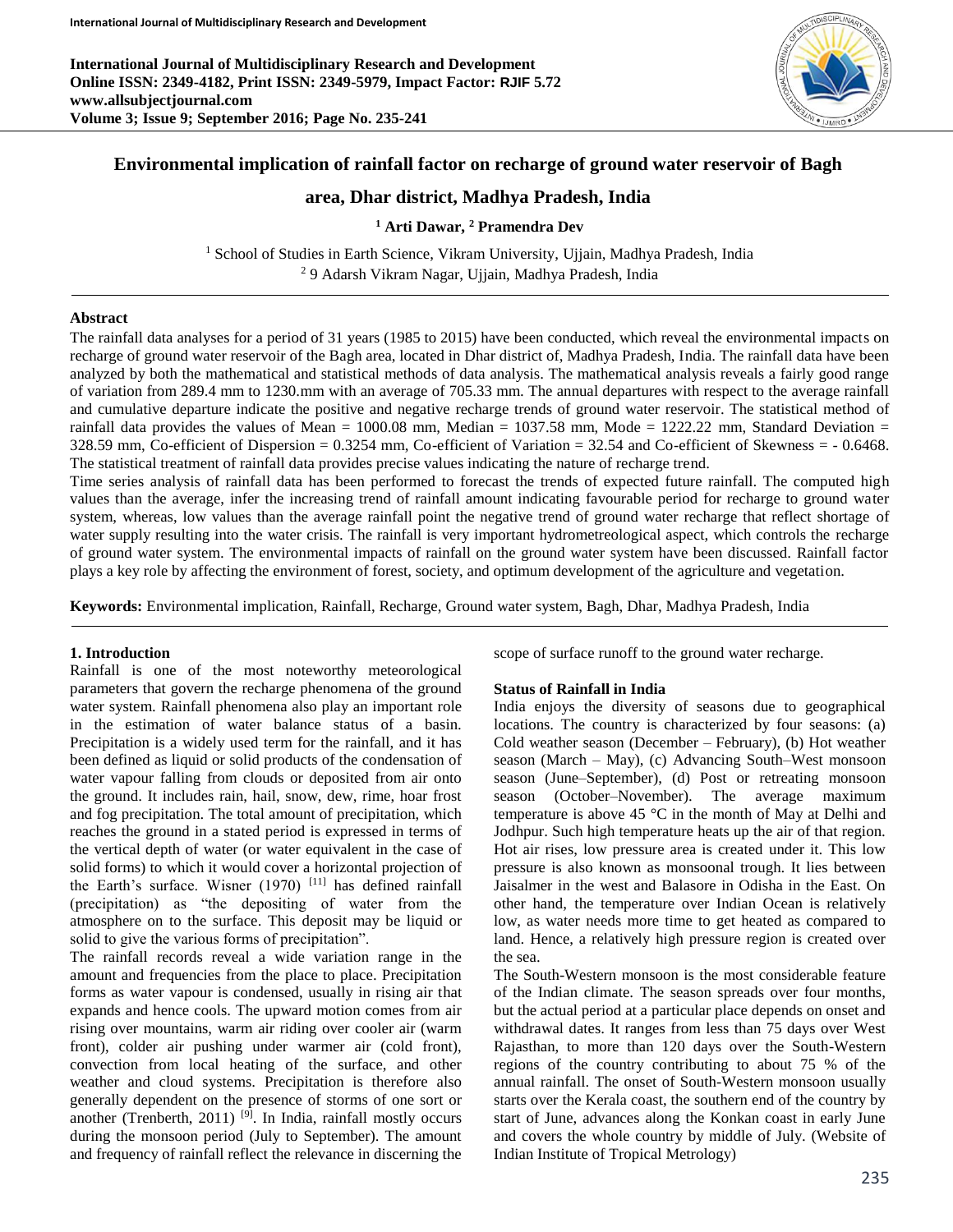India is an exceptional example of rainfall distribution with acute variations over a span in a year. In Peninsular region, the rainfall decreases from coast to interior parts. In North-East India, the rainfall increases with altitude. Both, one of the rainiest as well as driest places of the world are located in India. Pal (2009) classified the rainfall

#### **States into the following categories descrined herein.**

- (1) Areas of heavy rainfall (more than 200cm): Maximum rainfall in India occurs in the western coast, sub Himalayan regions of north-east and Garo, Khasi and Jaintia hills of Meghalaya.
- (2) Areas of Moderate rainfall (100-200cm): Areas receiving 100 to 200cm rainfall in India include some parts of the Western Ghats, West Bengal, Odisha and Bihar and many states.
- (3) Areas of Low rainfall (60 to 100cm): This is the region of low rainfall, which includes parts of Uttar Pradesh, Rajasthan, and interior Deccan plateau.
- (4) Areas of Inadequate rainfall (Less than 60cm): This is region of scanty rainfall. The western part of Rajasthan and Gujarat, Laddakh and south central part receives a rainfall of less than 20 cm.

Madhya Pradesh has a sub-tropical climate characterized by hot summer season and dryness except southwest monsoon season. Like most of north India it has a hot dry summer (April-June) followed by monsoon rains (July-September) and a cool and relatively dry winter (December- February). The maximum temperature during summer season ranges from 33 to 44ºC and 10 to 27º C during winter season. The average rainfall is about 1,370 mm which decreases from east to west. The south- eastern districts have the heaviest rainfall, some places receiving as much as 2,150 mm, while the western and north-western districts receive 1,000 mm or less.

The climate condition of Bagh study area in Madhya Pradesh belongs to semi-arid region. The maximum temperature goes up to  $48.2^{\circ}$  C during summer in the May and the minimum temperature falls down to  $6.0^{\circ}$  C during winter in the January. The winds in the area are light to moderate during summer and winter and during the end of the summer season and monsoon season. The predominant directions of wind have been observed from E, WWN, EEN and W. The rainfall ranges from July to September within a range of 630 to 700 mm. The monsoon provides over 90% of the total annual rainfall.

### **Rainfall Data Analysis of Bagh Area**

The rainfall is measured with the help of instrument known as 'Rain Gauge' that the measures the amount of rain over a set period of time (Garg, 1979)<sup>[5]</sup>. The most commonly used type of rain gauge in India is the Symon's Rain Gauge. The annual rainfall data of last 31 years, (1985- 2015) have been collected from Ground Water Department, Dhar District, Madhya Pradesh. The rainfall data have been reproduced (Table 1).

The rainfall data analyses have been carried out by using both mathematical and statistical methods.

## **Mathematical Method**

The mathematical method is most commonly used for the rainfall data analysis. This method involves computation of the average for the period of specific month or year as arithmetic mean. The determined values are expressed in mm. The range of variation in rainfall is indicated by the average. The annual rainfall data for a period of 31 years (1985 to 2015) indicate that the maximum precipitation during the last two decades has been observed as 1187.0 mm and minimum rainfall of 289.4 mm during the year of 2006 and 1987 respectively was noted (Table 1, Figure 1). The annual average rainfall of the area has been calculated, as 705.33 mm.

**Table 1:** Annual Rainfall, Departure and cumulative departure from the annual average rainfall, in Dhar District, Madhya Pradesh.

| S.<br>No.         | Year              | <b>Total Rainfall</b><br>in mm | <b>Departure from</b><br>Average rainfall | Cumulative       |  |  |
|-------------------|-------------------|--------------------------------|-------------------------------------------|------------------|--|--|
|                   |                   |                                |                                           | departure from   |  |  |
|                   |                   |                                |                                           | average rainfall |  |  |
| 1.                | 1985              | 635                            | $-70.33$                                  | $-70.33$         |  |  |
| 2.                | 1986              | 794.5                          | 89.17                                     | 18.84            |  |  |
| 3.                | 1987              | 289.4                          | $-415.93$                                 | $-397.09$        |  |  |
| 4.                | 1988              | 412.7                          | $-292.63$                                 | $-689.72$        |  |  |
| 5.                | 1989              | 694.4                          | $-10.93$                                  | $-700.65$        |  |  |
| 6.                | 1990              | 720.5                          | 15.17                                     | $-685.48$        |  |  |
| 7.                | 1991              | 499                            | $-206.33$                                 | $-891.81$        |  |  |
| 8.                | 1992              | 394                            | $-311.33$                                 | $-1203.14$       |  |  |
| 9.                | 1993              | $\overline{776}$               | 70.67                                     | $-1133.14$       |  |  |
| 10.               | 1994              | 940                            | 234.67                                    | $-898.47$        |  |  |
| 11.               | 1995              | 471.1                          | $-234.23$                                 | $-1132.7$        |  |  |
| 12.               | 1996              | 781                            | 75.67                                     | $-1057.03$       |  |  |
| $\overline{13}$ . | 1997              | 709                            | 3.67                                      | $-1053.36$       |  |  |
| $\overline{14}$ . | 1998              | 928                            | 222.67                                    | $-830.69$        |  |  |
| 15.               | 1999              | 574                            | $-131.33$                                 | $-962.02$        |  |  |
| $\overline{16}$   | 2000              | 290                            | $-415.33$                                 | $-1377.35$       |  |  |
| $\overline{17}$ . | 2001              | 627                            | $-78.33$                                  | $-1455.68$       |  |  |
| 18.               | 2002              | 665                            | $-40.33$                                  | $-1496.01$       |  |  |
| 19.               | 2003              | 649                            | $-56.5$                                   | $-1552.51$       |  |  |
| 20.               | 2004              | 731.9                          | 26.57                                     | $-1525.94$       |  |  |
| 21.               | 2005              | 437                            | $-268.33$                                 | $-1794.27$       |  |  |
| 22.               | 2006              | 1187                           | 481.67                                    | $-1312.6$        |  |  |
| 23.               | 2007              | 1155                           | 449.67                                    | $-862.93$        |  |  |
| 24.               | 2008              | 588                            | $-117.33$                                 | $-980.26$        |  |  |
| 25.               | 2009              | 693                            | $-12.33$                                  | $-992.59$        |  |  |
| 26.               | $\frac{2010}{ }$  | $\overline{727}$               | $21.\overline{67}$                        | $-970.92$        |  |  |
| 27.               | $\overline{2011}$ | 673                            | $-32.33$                                  | $-1003.25$       |  |  |
| 28.               | $\overline{2012}$ | 874                            | 168.67                                    | $-834.58$        |  |  |
| 29.               | $\overline{2013}$ | 1230                           | 524.67                                    | $-309.91$        |  |  |
| 30.               | 2014              | 765                            | 59.67                                     | 250.24           |  |  |
| $\overline{31}$ . | 2015              | 955                            | 249.67                                    | $\overline{0}$   |  |  |
|                   | Total             | 21865.5                        |                                           |                  |  |  |
| Rainfall          |                   |                                |                                           |                  |  |  |

Average Rainfall  $= 705.33$  mm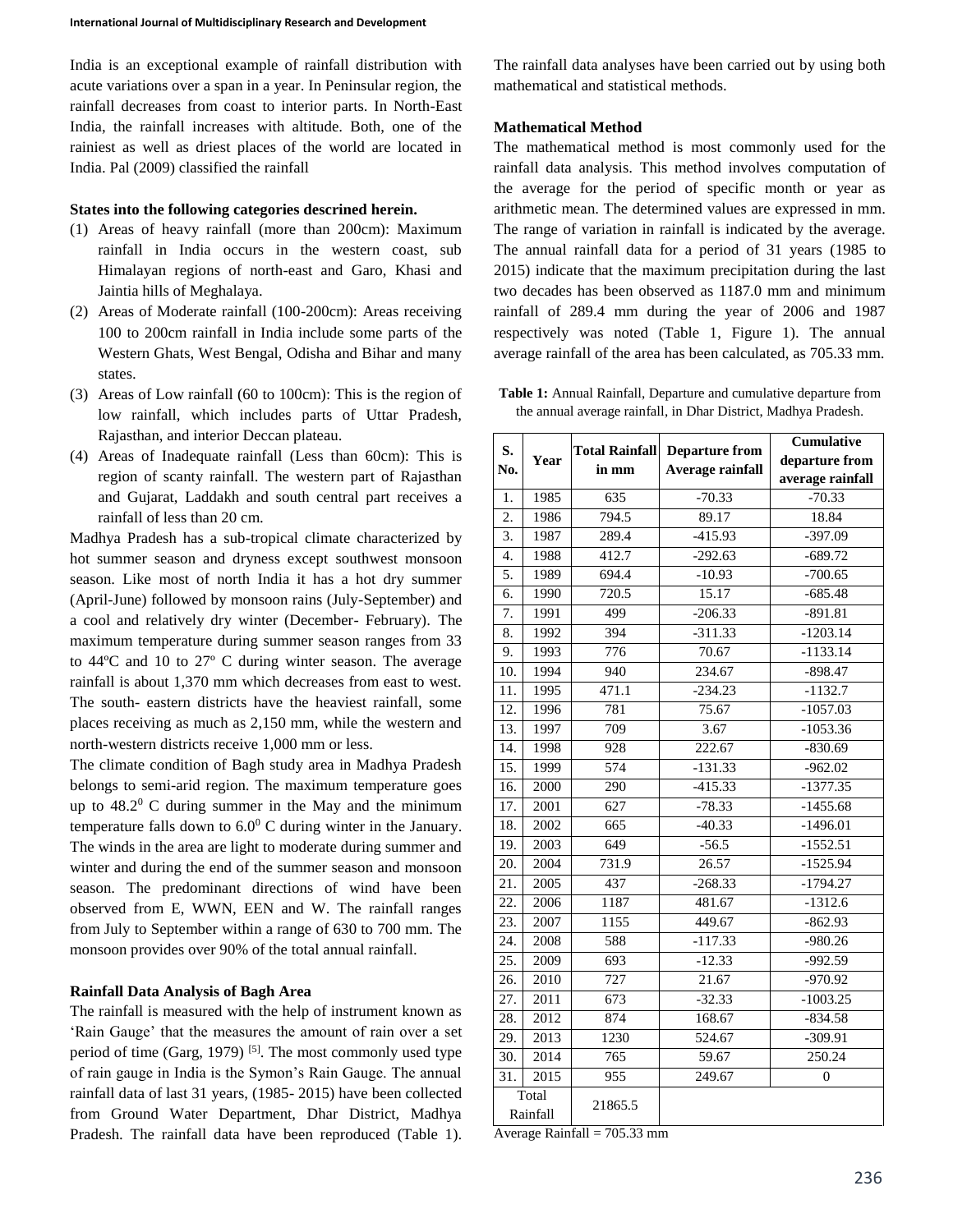

**Fig 1:** Total annual Rainfall for the periods of 1985-2015, Bagh area, Dhar district, M. P.



**Fig 2:** Departure from average rainfall (in mm.) for the periods of 1985-2015.



**Fig 3:** Cumulative departures from average rainfall (in mm.) for periods of 1985-2015.

The trend of departure from the average annual rainfall indicates favourable conditions during the years of 1986, 1987, 1990, 1991, 1993, 1994, 1999, 2001, 2003, 2004, 2006 to 2008. The rest of years indicates negative trend of ground water recharge (Figure 2), The Cumulative departure indicates a negative trend of rainfall to ground water system (Figure 3). **Th**e rainfall data analysis has been carried out by mathematical and statistical techniques. The mathematical analyses indicate average annual value of Rainfall as 705.33 mm. and trend of recharge variation of ground water system.

#### **Statistical Method**

The term Geostatistics has been regarded as "a collection of numerical techniques that deal with the characterization of spatial attributes, employing primarily random models in a manner similar to the way in which time series analysis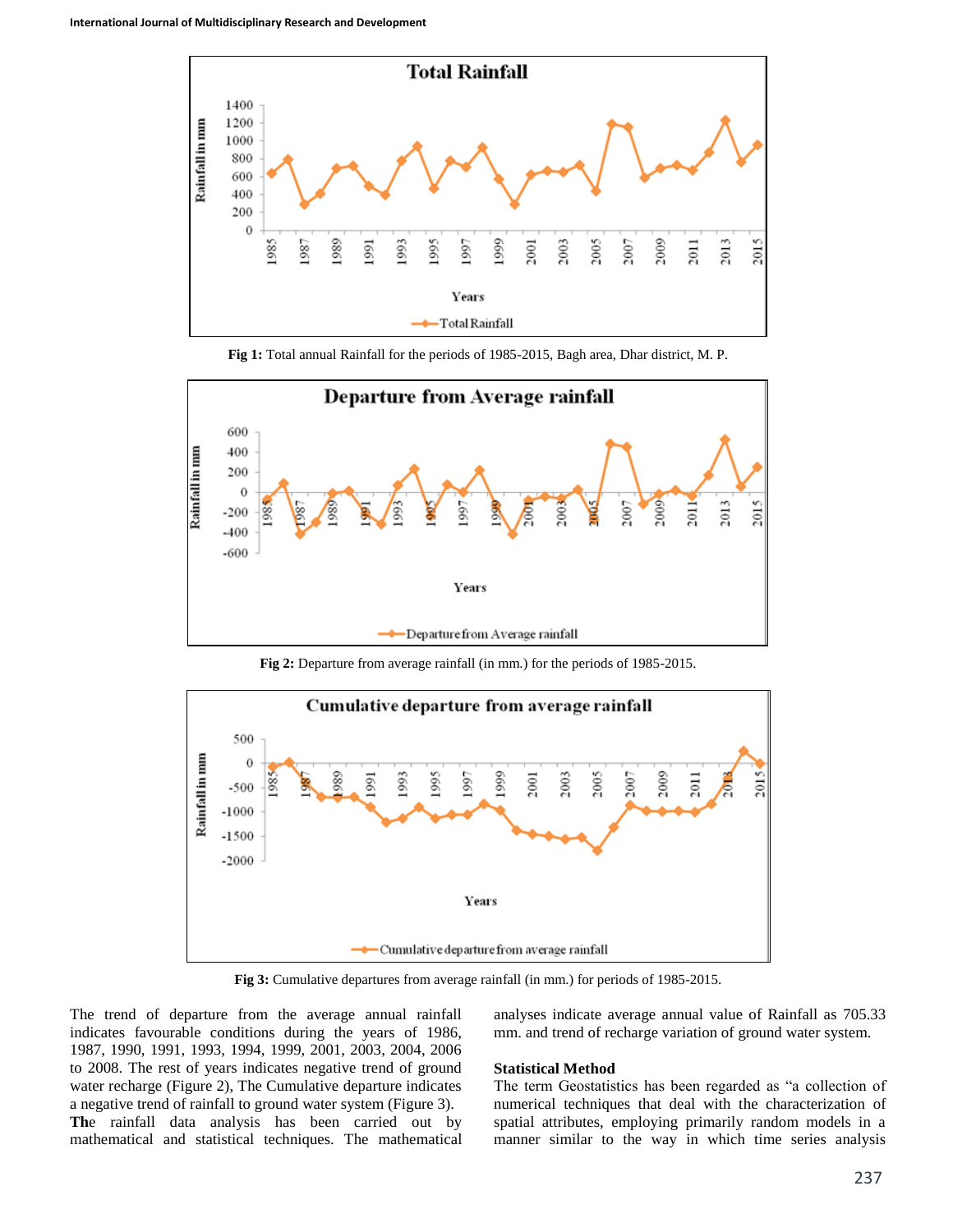characterizes temporal data." (Olea, 1999). Deutsch, (2002) defined Geostatistics as "a study of phenomena that vary in space and/or time".

The statistical method for the analysis of rainfall data of study area for a period of 31 years (1985-2015), has been conducted

and determines the central tendencies (Mean, Median, and Mode). Standard Deviation, Coefficient of Dispersion, Coefficient of Variation, Coefficient of Skewness by using Davis (1996, 2002) methods.

**Table 2:** Statistical Analysis of Rainfall Data of Bagh area Dhar District, Madhya Pradesh showing frequency distribution:

| <b>Class interval</b> | Mid value | <b>Frequency</b> | $U=(X-700)/200$ | FU  | $\mathbf{I}$ <sup>2</sup> | $\rm{FU^2}$ | Cumulative |
|-----------------------|-----------|------------------|-----------------|-----|---------------------------|-------------|------------|
| 200-400               | 300       |                  |                 | - ი | 4                         | 12          |            |
| 400-600               | 500       |                  |                 | -6  |                           | n           |            |
| 600-800               | 700       |                  |                 |     | 0                         |             | 24         |
| 800-1000              | 900       |                  |                 |     |                           |             | 28         |
| 1000-1200             | 1100      |                  |                 |     | 4                         |             | 30         |
| 1200-1400             | 1300      |                  |                 |     | Q                         |             | 31         |
|                       |           |                  |                 |     | 19                        | 39          |            |

### **Mean**

Mean for a set of observations is their sum divided by the number of observations. It is calculated by the following formula:

Mean = 
$$
A + (\underline{\Sigma fu}) \times I
$$
  
N

Where,

 $A =$  Assumed mean = 700  $I = Class interval = 200$  $f = Frequency = fu = -1$  $N=$  Total frequency = 31

$$
=\frac{700+(-1)200}{31}
$$

Mean =  $693.55$  mm.

#### **Median**

Median is defined as the variable which divides a set of observations and it is calculated by the use of given formula.

Median = 
$$
1 + \frac{N/2 - f}{F} \times 200
$$

Where,

 $I =$ Lower limit of median class = 600  $f =$  Frequency of Median class = 15  $i =$ Magnitude of Median class = 200  $c =$  Cumulative frequency of the class preceding the median class  $= 9$ 

$$
= 600 + \frac{(31/2 - 9)}{15} \times 200
$$

$$
= 600 + \frac{(15.5 - 9)}{15} \times 200
$$

$$
= 600 + 0.433 \times 200
$$

Median = 
$$
686.66
$$
 mm.

### **Mode**

Mode is the value, which occurs most frequently, in a given set of observation and it is calculated by use of given formula.

$$
Mode = L + \frac{f - f_1}{2f - f_1 - f_2} \times I
$$

Where,

 $L =$  lower limit of the modal class = 600 f = frequency of the modal class  $= 15$  $f1 = \text{frequency of the pre modal class} = 6$  $f2$  = frequency of the post modal class = 4  $I =$ Interval class = 200

Mode = L + 
$$
\frac{f - f_1}{2f - f_1 - f_2} \times I
$$
  
Mode = 600 +  $\frac{15 - 6}{2(15) - (-6 - 4)} \times 200$ 

$$
Mode = 690 mm.
$$

### **Standard deviation**

Standard deviation commonly represented by the Greek latter small sigma  $(\sigma)$  is the positive square root of the arithmetic mean of the squares of the deviation of the given values from their arithmetic mean.

$$
\sigma = i \sqrt{\left\{ \frac{1}{N} \sum f d^2 - \left( \frac{1}{N} \sum f d \right)^2 \right\}}
$$

Where,

 $\sigma$ . = Standard deviation  $I = Class interval = 200$  $N =$  Number of sample = 31  $\Sigma f d2 = 39$  $\Sigma f d = -1$ 

Hence,

$$
\sigma = i \sqrt{\left\{ \frac{1}{N} \sum f d^2 - \left( \frac{1}{N} \sum f d \right)^2 \right\}}
$$
  

$$
\sigma = 200 \sqrt{\left\{ \frac{1}{31} \times 39 - \left( \frac{1}{31} \times (-1) \right)^2 \right\}}
$$
  

$$
\sigma = 221.43 \text{ mm}
$$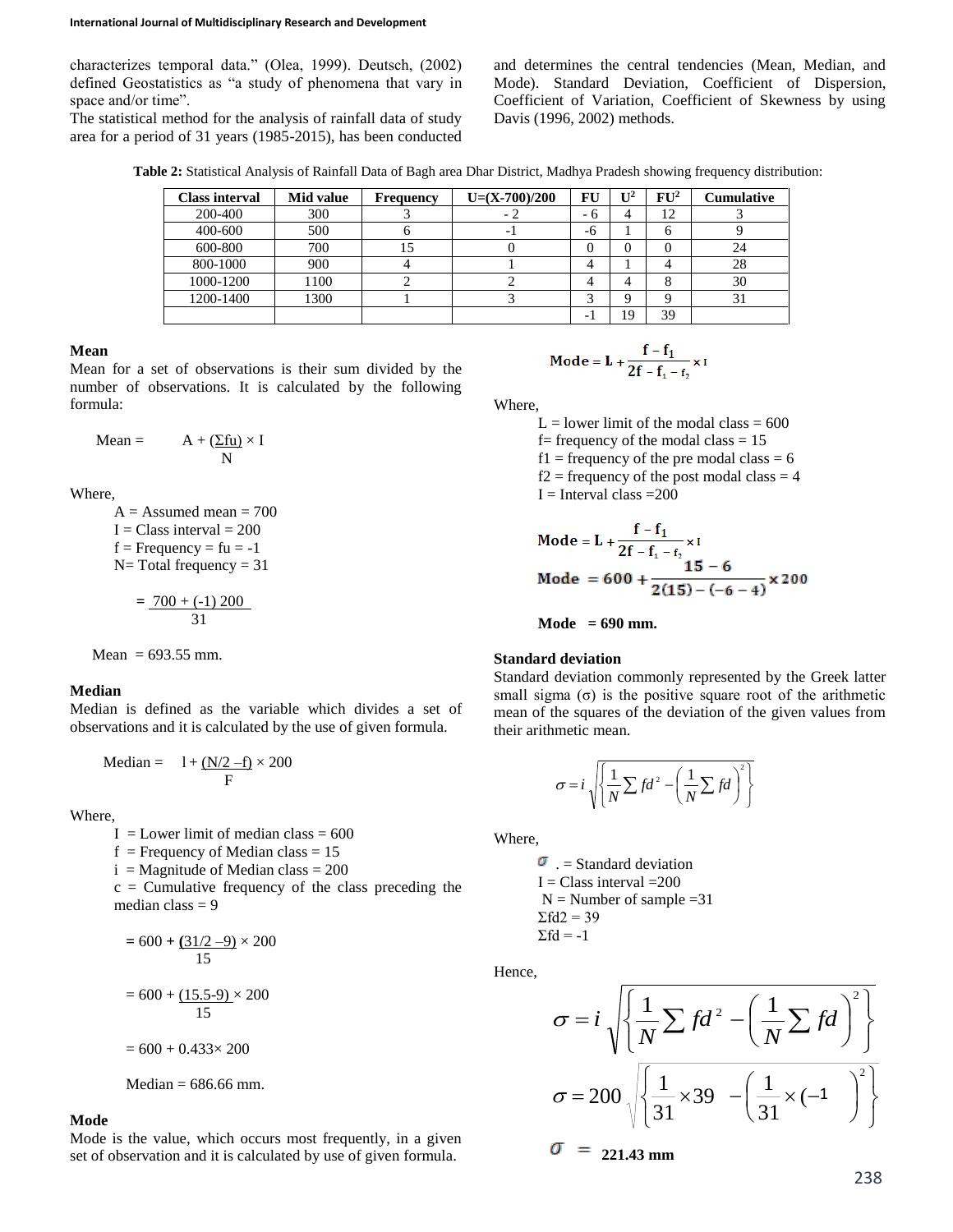#### **Co- efficient of dispersion**

Whenever we want to compare the variability of the two series which are dispersion but we calculate the co-efficient of dispersion C. D) which are pure numbers independent of the units of measurement.

C. D. = Standard Deviation  
Mean  
= 
$$
\frac{21.43}{693.54}
$$

 $Co$ -efficient of Dispersion =  $0.31$ 

## **Co-efficient of Variation**

Coefficient of variation has been defined as the percentage variation in the Mean and Standard Deviation is considered as the total variation in the mean.

The coefficient of variation (C.V.) is determined by the following expression-

Co-efficient of variation (C.V.) = Standard Deviation  
Mean  
= 
$$
\underbrace{221.43 \times 100}_{693.54}
$$
co-efficient of variation = 31.92 mm.

# **Co-efficient of skewness**

The co-efficient of skewness indicates the lack of symmetry in the given distribution. It is calculated by following expression-

Co-efficient of Skewness = 
$$
\frac{\text{Mean - Mode}}{\text{Standard Deviation}}
$$

$$
= \frac{693.54-690}{}
$$

221.43

Co-efficient of Skewness  $= 0.015$  mm.

The statistical analysis reveals that Mean (693.54 mm.), Median (686.66 mm.), Mode (690 mm.), Standard Deviation (221.43 mm.), Coefficient of Dispersion (0.31), Coefficient of Variation (31.92), Coefficient of Skewness (0.015). These parameters indicate the negative trend.

#### **Time Series Analysis**

The time series analysis generates valuable information about trend of a series of observations. It helps in measurements of the deviation from the trend and enables information pertaining to the nature of trend. This analysis is regarded as a tool to forecast the future behaviour of trend. It helps us to compare the changes in values of different phenomena at diverse times or place, and also enables us to study the post behaviour of the phenomena under consideration i.e., to

determine the type and nature of the variation in data. The time series analysis provides

The statistical analysis reveals that Mean (693.54 mm.), Median (686.66 mm.), Mode (690 mm.), Standard Deviation (221.43 mm.), Coefficient of Dispersion (0.31), Coefficient of Variation (31.92), Coefficient of Skewness (0.015). These parameters indicate the negative trend.

The significant information relating to the characterization of the trend of series of observations (Gupta and Kapoor, 1977). Time series analysis helps to compare the changes in values of different phenomena under consideration i.e. to determine the type and nature of the variation in data. The main objective in time series analysis is to understand, interpret and evaluate changes in economic phenomena in the hope of more correctly anticipating the course of future event.

Time series analysis is one of the most essential methods for short term forecasting. This analysis looks for the dependence between values in a time series and a set of values recorded at equal time intervals with a view to accurately identify the underlying pattern of the data. The earlier trends can be projected in to future trends, to predict the changes, which are likely to occur in economic and hydrometereological cycle.

The method of appropriate of second degree parabola has been adopted for the trend analysis of behaviour of the annual rainfall. The parabola equation can be expressed as:

The value of 'a' and 'b' must be determined from the 31 years observed data. This is done by simultaneous solving of two common equations:

$$
\Sigma y = n a + b \Sigma t \qquad \qquad \dots (1)
$$
  

$$
\Sigma y t = a \Sigma t + b \Sigma t^2 \qquad \qquad \dots (2)
$$

The values of the different elements in the above equation have been determined by considering Y as variable (annual rainfall) and T as constant (year). The determined values are displayed (Table 3). The determinations are completed as per the following procedure:

$$
\Sigma Y = 21865.5
$$
  
\n
$$
\Sigma T = 0,
$$
  
\n
$$
\Sigma Y T = 28393.1
$$
  
\n
$$
\Sigma t^2 = 2480
$$

Plotting these values in normal equation (1) and (2), the two new equations (3) and (4) are developed.

$$
21865.5 = 31(a) + b(0)
$$
 .... (3)  
28393.1 = a(0) + b(2480) .... (4)

Solving the equations (3) and (4), the values of '*a*' and 'b' are obtained as 705.33 and 11.44 respectively. The future forecast of rainfall amount for a period of five years (Table4) from 2016 to 2020 has been made. The time series analysis reveals  $\pm$  50 mm variations in the expected amount. Future forecast is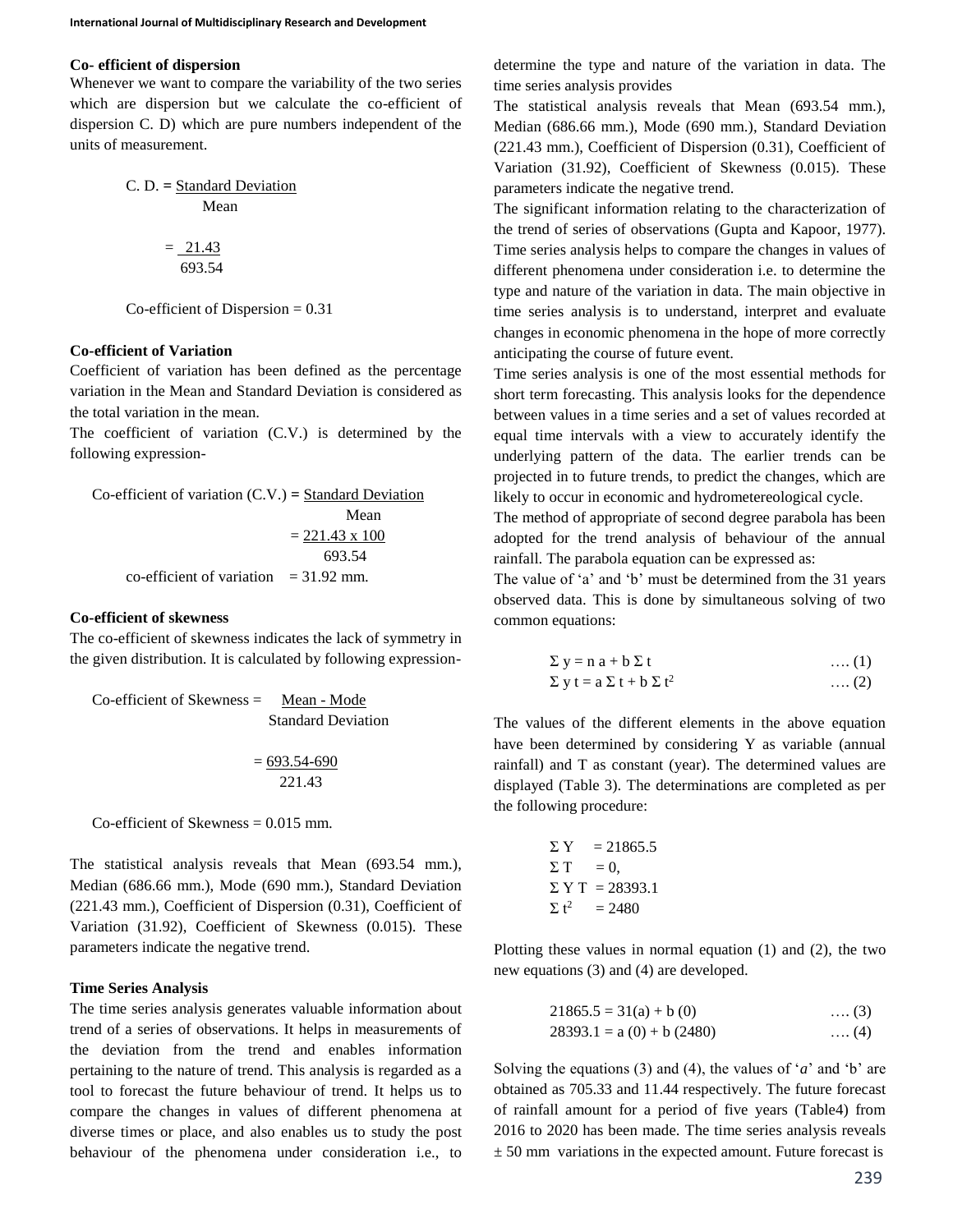calculated by given equation:

$$
Y = a + b (X - 2000)
$$

**Table 3:** Time Series Analysis of Rainfall Data of the Study Area.

| No.            | Year  | T              | Rainfall | $\mathbf{T}^2$ | <b>YT</b>      |  |
|----------------|-------|----------------|----------|----------------|----------------|--|
|                |       |                | Y        |                |                |  |
| 1              | 1985  | $-15$          | 635      | 225            | $-9525$        |  |
| $\overline{2}$ | 1986  | $-14$          | 794.5    | 196            | $-11123$       |  |
| $\overline{3}$ | 1987  | $-13$          | 289.4    | 169            | $-3762.2$      |  |
| $\overline{4}$ | 1988  | $-12$          | 412.7    | 144            | $-4952.4$      |  |
| 5              | 1989  | $-11$          | 694.4    | 121            | $-7638.4$      |  |
| 6              | 1990  | $-10$          | 720.5    | 100            | $-7205$        |  |
| 7              | 1991  | -9             | 499      | 81             | $-4491$        |  |
| 8              | 1992  | $-8$           | 394      | 64             | $-3152$        |  |
| 9              | 1993  | -7             | 776      | 49             | $-5432$        |  |
| 10             | 1994  | $-6$           | 940      | 36             | $-5640$        |  |
| 11             | 1995  | $-5$           | 471.1    | 25             | $-2355.5$      |  |
| 12             | 1996  | $-4$           | 781      | 16             | $-3124$        |  |
| 13             | 1997  | $-3$           | 709      | 9              | $-2127$        |  |
| 14             | 1998  | $-2$           | 928      | $\overline{4}$ | $-1856$        |  |
| 15             | 1999  | $-1$           | 574      | $\overline{1}$ | $-574$         |  |
| 16             | 2000  | $\overline{0}$ | 290      | $\overline{0}$ | $\overline{0}$ |  |
| 17             | 2001  | $\mathbf{1}$   | 627      | $\mathbf{1}$   | 627            |  |
| 18             | 2002  | $\overline{2}$ | 665      | $\overline{4}$ | 1330           |  |
| 19             | 2003  | 3              | 649      | 9              | 1947           |  |
| 20             | 2004  | $\overline{4}$ | 731.9    | 16             | 2927.6         |  |
| 21             | 2005  | 5              | 437      | 25             | 2185           |  |
| 22             | 2006  | 6              | 1187     | 36             | 7122           |  |
| 23             | 2007  | 7              | 1155     | 49             | 8085           |  |
| 24             | 2008  | 8              | 588      | 64             | 4704           |  |
| 25             | 2009  | 9              | 693      | 81             | 6237           |  |
| 26             | 2010  | 10             | 727      | 100            | 7270           |  |
| 27             | 2011  | 11             | 673      | 121            | 7403           |  |
| 28             | 2012  | 12             | 874      | 144            | 10488          |  |
| 29             | 2013  | 13             | 1230     | 169            | 15990          |  |
| 30             | 2014  | 14             | 765      | 196            | 10710          |  |
| 31             | 2015  | 15             | 955      | 225            | 14325          |  |
|                | Total | $\overline{0}$ | 21865.5  | 2480           | 28393.1        |  |

The future forecast of rainfall amount for period of five years from 2016 to 2020 has been given below:

> $Y = a + b (X - 2000)$ Y= 705.33+11.44(X-2000)

**Table 5:** Forecast of Expected Future Rainfall

| S. No. | Years | <b>Expected Rainfall</b> |
|--------|-------|--------------------------|
|        | 2016  | 888.37                   |
|        | 2017  | 899.81                   |
|        | 2018  | 911.25                   |
|        | 2019  | 922.69                   |
|        | 2020  | 934.13                   |

#### **Environmental impactions of Rainfall**

The environmental implications of rainfall factor on the recharge of ground water system of Bagh area of Dhar district, Madhya Pradesh, India, have been discussed herein. The rainfall data analysis of Bagh area reveals a fairly good range of variation of rainfall, which reflects implications on the status of recharge of the ground water system. It is well known fact that the rain water is the major source to the recharge of ground water reservoirs and affects the environmental

scenario. Todd, (1980) remarked that the ground water levels may exhibit seasonal variation due to rainfall. Drought extending over a period of several years, contribute to declining water levels. The depletion of ground water levels may be assigned to seasonal variation in the static groundwater levels, which are governed by the infiltration of rainwater.

Rainfall plays a very considerable role in the environmental scenario. The excess rainfall results into flooding of a river and causes damage to vegetation and crops. The scarcity of rainfall results into shortage of water supply and ultimately in drought situation. The average value of rainfall has been determined as 705.33 mm. The rainfall variation plays a major role in the ground water recharge phenomena. The rainfall data analysis of Bagh area reveals a fairly good series of variation pointing out the positive and negative trends that influence the recharge of the ground water system. It is recommended that the scheme of rainfall augmentation is required for implementation in the Bagh area with a view to obtain sustained water supply.

### **Conclusion**

Rainfall is a very important hydro meteorological factor, which plays vital role in environmental entity as a major source for the recharge of ground water system. The rainfall data records of 31 years 1985-2915) in respect of the Bagh study area have been analyzed by mathematical as well as statistical techniques. The analyzed data disclose the trend of vaiations that may be assigned to the variation in seasonal temperatures. The rainfall factor has played a imperative role in the recharge phenomena of ground water system.

The time series analysis of the rainfall data has been conducted for the approximation of future rainfall trend for the next five years, which exhibits positive trend of the recharge. The environmental impacts of rainfall factor in the recharge of ground water system have been discussed. It is visualized that augmentation of rain water would enhance the recharge phenomena of ground water system. The execution of an appropriate measures may provide remedy in managing the rapidly growing scenario of ground water level depletion resulting in the scarcity of water and even a drought condition in the Bagh area.

### **Acknowledgements**

The sincere admiration is expressed tot Prof. K. N. Singh, Professor and Head, School of Studies in Earth Science, Vikram University, Ujjain, M. P., for encouragement. One of the authors (A, Dawar) is grateful to Mrs. Sita Dawar, Bharti Dawar and Mr. Sandeep Dawar for blessings, encouragement and inspiration for the research work. Sincere thanks are recorded to Miss Pooja Dawar for her affaction Mrs. Dharmishtha Nigwal, Premlata Mandloi, M/s Pankaj barbele, Dayaram Solanki, Anil katara, Rizwan Siddiqui and others.

### **References**

- 1. Davis JC. Statistics and data analysis in geology. John Wiley and Sons, New York, 1986, 646.
- 2. Davis JC. Statistics and data analysis in geology. John Wiley and Sons, New York, 2002, 638.
- 3. Dawar A. Hydrogeological characterization of Bagh area, Dhar District. M. phil Thesis, Vikram University, Ujjain (M.P.) 2012, 53.